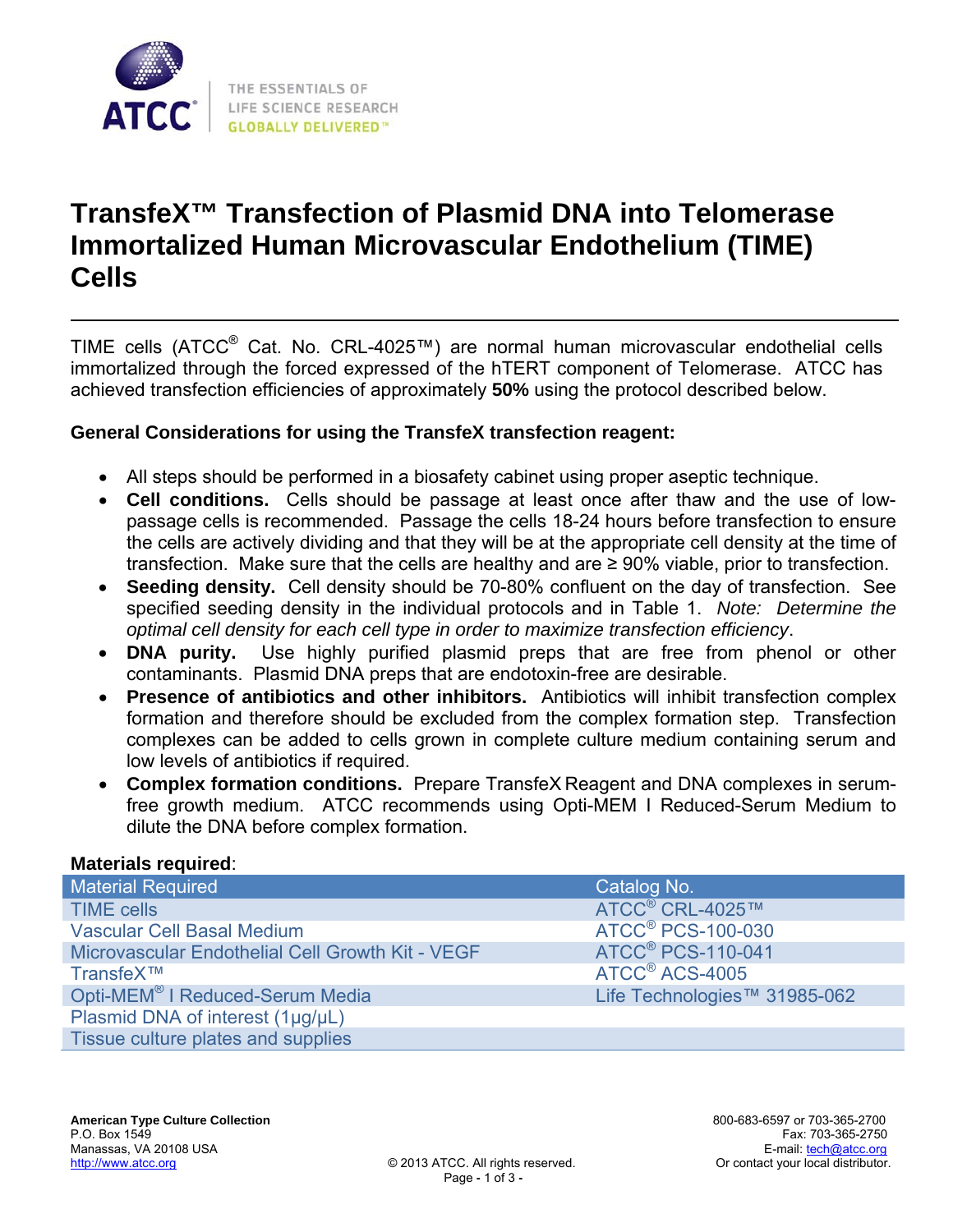

#### **Protocol:**

The following protocol describes how to transfect plasmid DNA into TIME cells using the TransfeX Reagent in **a single well of a 24-well plate.** The reaction may be scaled up as needed. Please refer to Table 1 for recommended reaction conditions for other dish or plate sizes.

#### **A. Preparation of the cells for transfection**

The day before transfection:

- 1. Count and measure cells for density and viability.
- 2. Plate **25,000** cells per well in complete growth medium (**Vascular Cell Basal Media supplemented with the Microvascular Endothelial Cell Growth Kit - VEGF**). Cell density should be **75%** confluent on the day of transfection.
- 3. Incubate cells overnight at **37°C** with **5% CO2**.

The day of transfection:

- 1. Remove old media.
- 2. Replace old media with fresh complete growth media (excluding Heparin Sulfate) to a total volume of 0.5 mL/well.

#### **B. Preparation of the DNA:TransfeX transfection complexes**

- 1. Warm TransfeX, plasmid DNA, and Opti-MEM I Reduced-Serum Medium to room temperature and vortex gently to mix.
- 2. Pipette 50 **µL** Opti-MEM I Reduced-Serum Medium into a sterile microcentrifuge tube.
- 3. Add **0.25 µL** (1.0 µg/µL) plasmid DNA.
- 4. Mix thoroughly with gently pipetting.
- *5.* Add **0.75 µL** TransfeX Reagent to the diluted DNA mixture. *Note: Do not let the pipette tip or the reagent come into contact with the sides of the plastic tube.*
- 6. Mix TransfeX:DNA complexes thoroughly using either a vortex or by pipetting briefly.
- 7. Collect contents at bottom of the tube using a mini-centrifuge.
- 8. Incubate TransfeX:DNA complexes at room temperature for 15 minutes.

## **C. Addition of DNA:TransfeX transfection complexes to the cells**

- 1. Distribute the complexes to the cells by adding **50 µL** of the complexes drop-wise to different areas of the wells.
- 2. Gently rock the culture vessel back and forth and from side to side to evenly distribute the TransfeX:DNA complexes.

## **D. Post-Transfection Handling**

- 1. Incubate for **24-72** hours. Replace transfection medium with fresh complete growth medium every 24 hours post transfection.
- 2. Wait for 18-24 hours post-transfection before assaying for transgene expression.

\_\_\_\_\_\_\_\_\_\_\_\_\_\_\_\_ \_\_\_